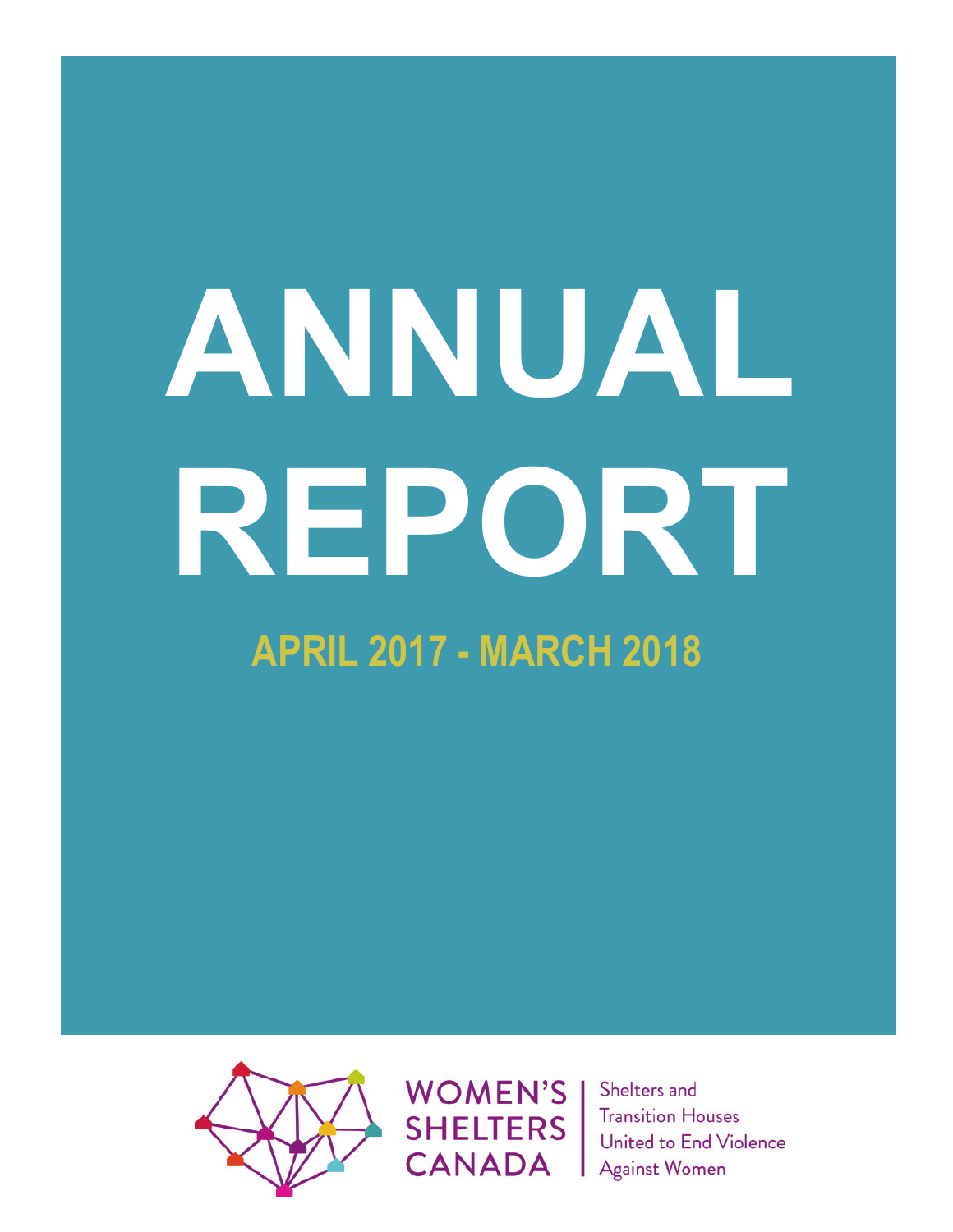#### **OUR LOGO**

On November 24, 2017, Women's Shelters Canada proudly launched its new logo. The logo communicates not only that we are a network of exchange, action, and care, but that we are also a unified voice in the work to end violence against women. In this iteration of the three-dimensional heart structure, the network is shown in multiple colours to reflect the idea that there are a variety of shelter/transition house services and organizations represented. A purple colour is used to highlight the connective paths generated by Women's Shelters Canada.

We give a special thanks to [The Public](https://thepublicstudio.ca/) for working with us to create this design!

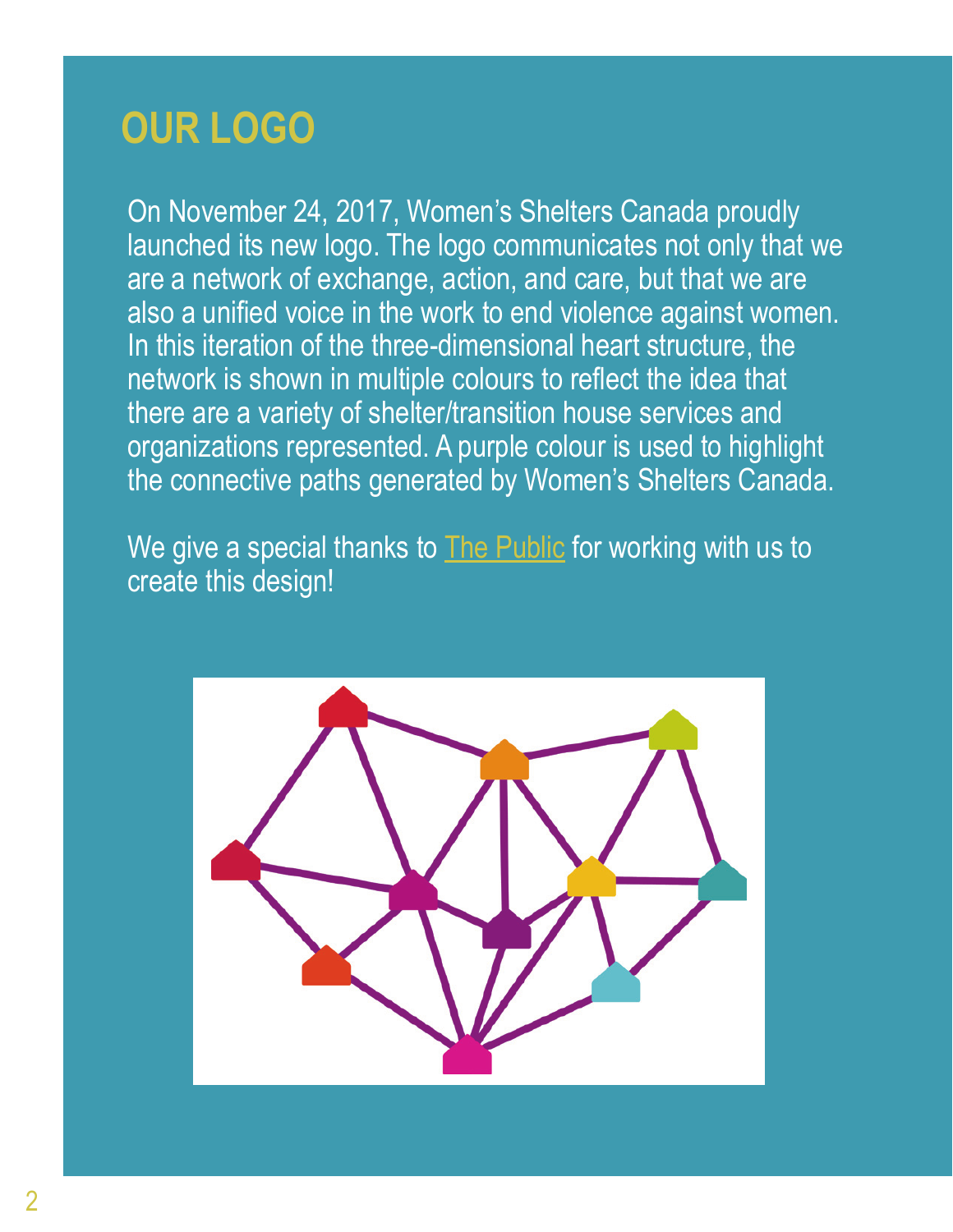#### **ABOUT US**

In 2009, drawn together by a shared vision to end violence against women and the need for a unified voice at the national level, the provincial and territorial shelter associations began giving shape to the Canadian Network of Women's Shelters & Transition Houses. On March 8, 2017 – International Women's Day – the Network officially changed its name to Women's Shelters Canada (WSC). Together, we have become a national, collaborative voice for change. The Network was incorporated and became a charitable organization in December 2012.

#### **Our Beliefs**

- We believe that governments and societies are responsible for ensuring women's human rights.
- We believe that violence violates women's human rights and equality.
- We believe that the women's shelter movement plays a critical leadership role in the provincial/territorial, national, and global effort to end violence against women and their children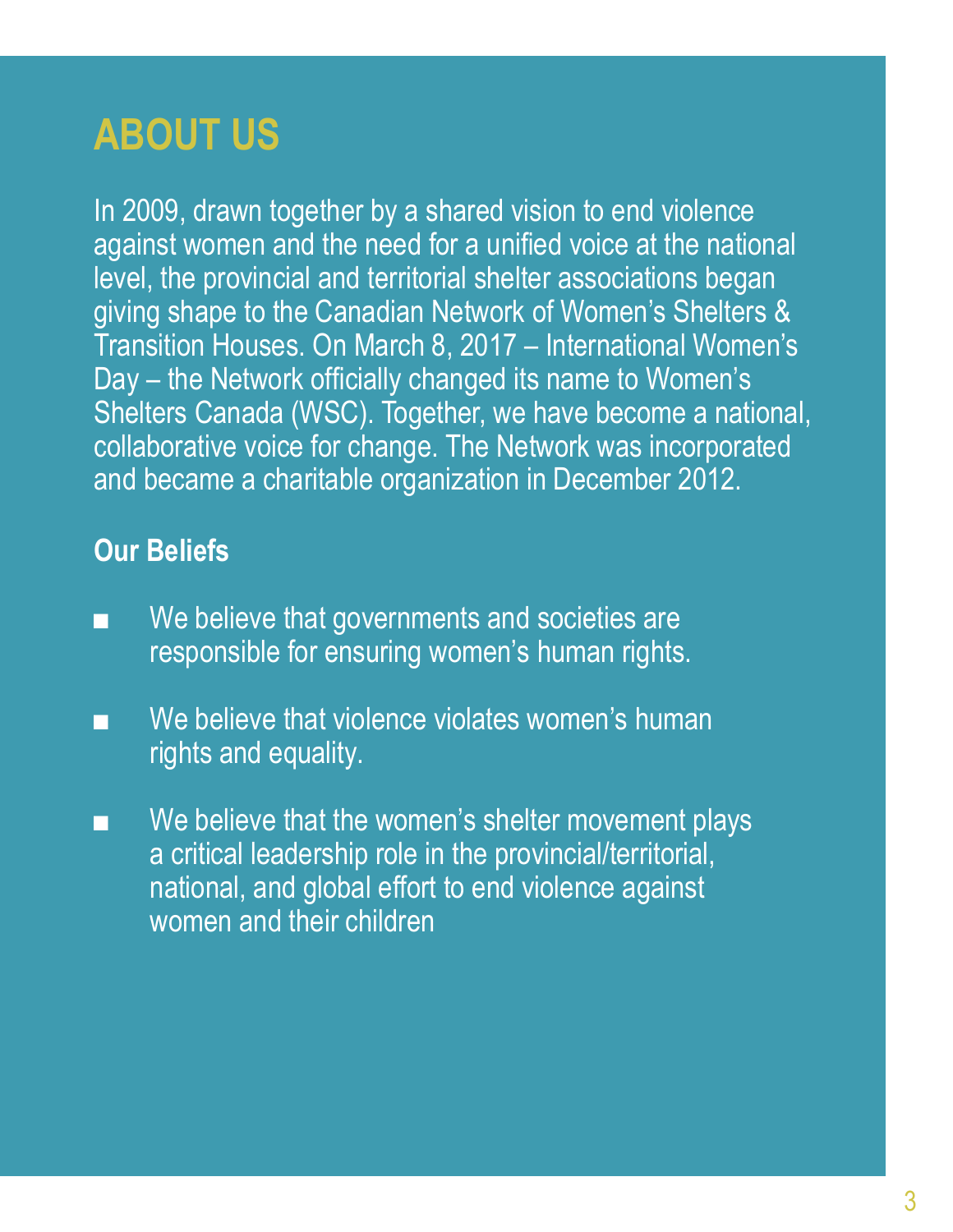#### **LINKING POLICY & PRACTICE**

2017-18 marked the second year of our three-year project with Status of Women Canada. Although there are several components to this project, the development of a comprehensive profile of shelters is front and centre. We are grateful to the provincial/ territorial shelter associations for facilitating meetings with shelter directors across the country, allowing us to present the National Shelter Survey and gather input on specific questions.

Over 400 shelters completed the survey. For this, we are forever grateful. The focus of the survey is the shelters themselves: the services they offer, the human resources that keep them going. and the budgets that keep them afloat to name a few aspects. The survey will inform challenges for shelters as well as the range of services and disparities across the country.

Knowing that a lack of safe and affordable housing is a huge barrier for women fleeing violence and a major factor explaining the continuous issue of shelters being at capacity, the intersection of violence against women, housing, and homelessness was a priority issue. It was important to us that the specific needs of women fleeing violence be addressed in the discussions on the development of the National Housing Strategy.

We approached this issue on multiple fronts. In June 2017, a community of practice brought together 10 shelters that are exploring different models and avenues to address the post-shelter housing needs of women. A policy roundtable, with a number of our partners along with policy makers and elected officials, immediately followed. A Discussion Paper was published and 11 concrete recommendations were submitted prior to the announcement of the Strategy in November 2017. We are proud of our work and continue to be actively involved in discussions pertaining to further development of the Strategy, including ensuring that housing be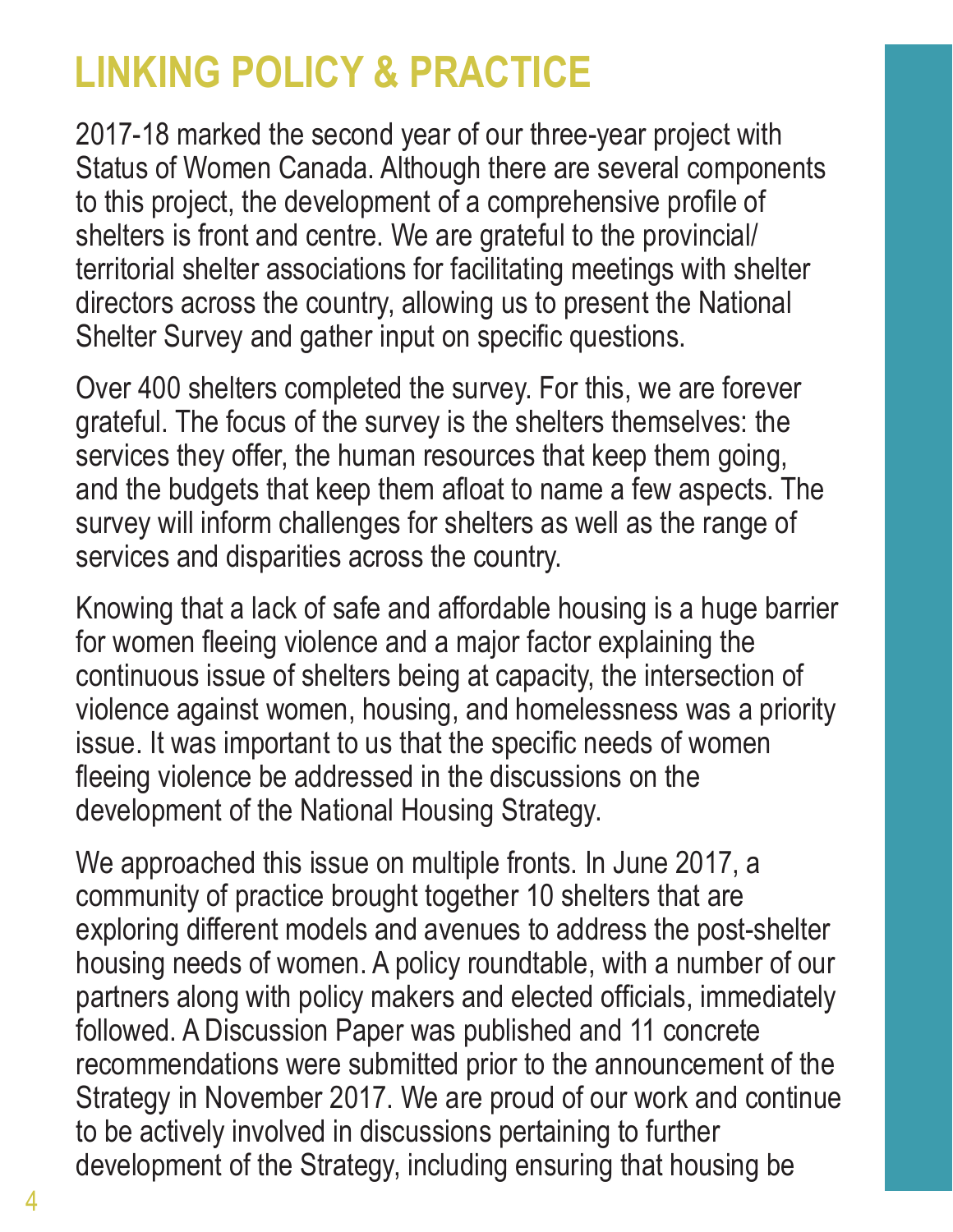recognized as a human right per the 2018 report of the UN Special Rapporteur on Housing.

As a member of the Minister's Advisory Council for the Gender Based Violence Strategy, we were pleased to attend the official launch in Toronto in June 2017. We see the Strategy as a good starting point but continue to work with partners to move us to the development and implementation of a National Action Plan. The reach of the federal strategy is limited to the areas of responsibility of the federal government and thus does not ensure that women in all areas of the country have access to comparable levels of services and protection. Unlike the National Housing Strategy, there are no formal agreements between the provinces, territories, and the federal government in terms of how they collectively address the issue of gender based violence.

Setting the table for our first National Shelter Conference (June 2018) took up a considerable amount of our precious human resources. We received over 120 proposals to present at the conference, with the majority coming from the shelter sector. This met one of our main objectives: for the conference to reflect the work of shelters themselves.

We continued to diversify our base of supporters and re-branded our Leading Men Campaign to Strengthening Ties. We are also grateful to the Royal LePage Shelter Foundation for their ongoing support of sheltersafe.ca.

We could not have done our work without the support of the provincial and territorial shelter associations, individual shelters, and our partners. We are forever grateful for their time, knowledge, and expertise.

 *Lise Martin Manon Monastesse Jan Reimer Executive Director Co-Chair Co-Chair*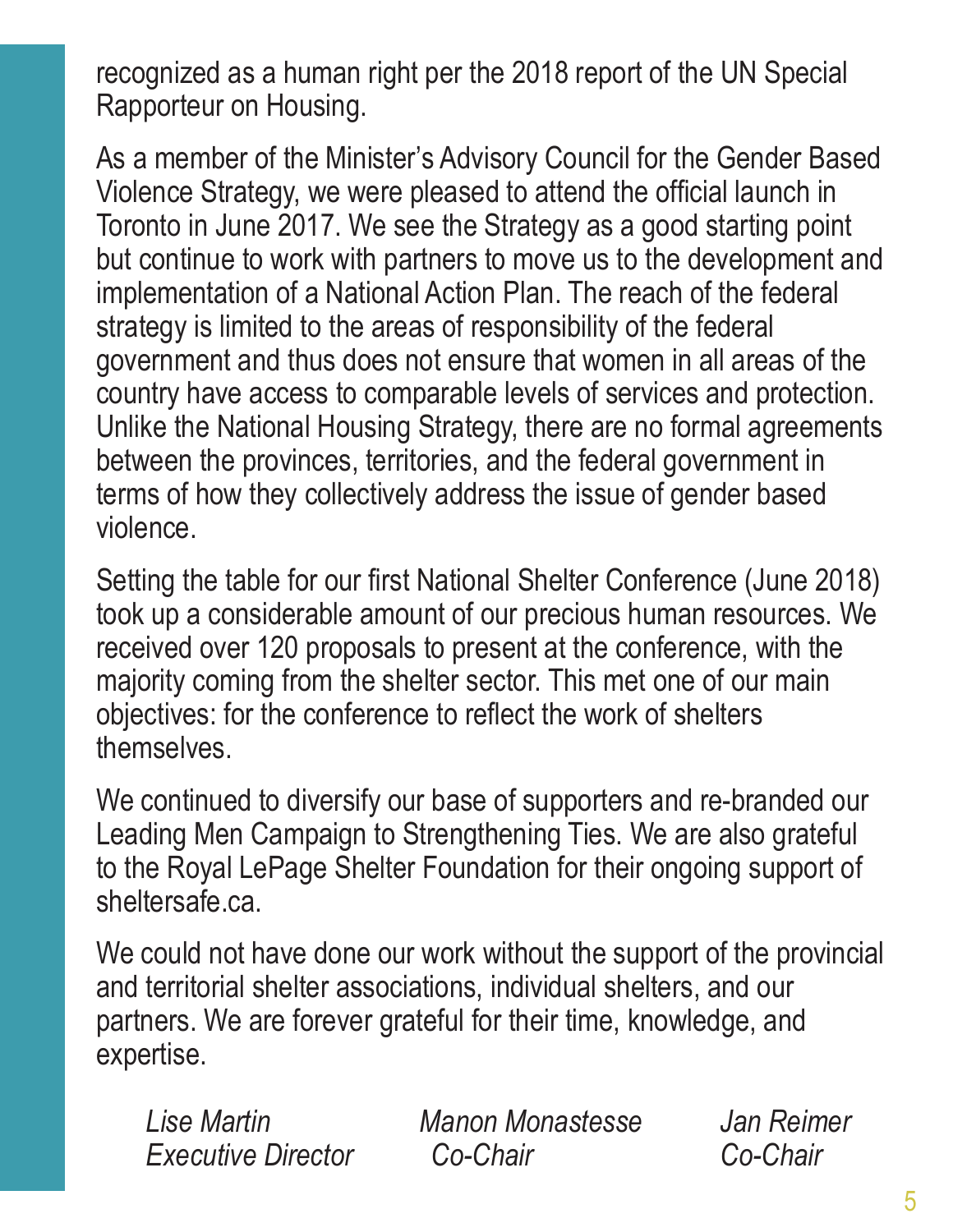#### **2017-2018 REVIEW OF THE YEAR**

- Organized a cross-sectoral Roundtable and a Community of **[Practice](https://endvaw.ca/housing-community-practice/) (COP) on Violence Against Women, Housing, and Homelessness**
- Developed [11 recommendations](https://endvaw.ca/wp-content/uploads/2017/08/nhs-recommendat_23575361_287715d3e9fc1d8f20a6ee208e9b423f1e164e0b.jpeg) for the National Housing Strategy and a [discussion paper](https://endvaw.ca/wp-content/uploads/2017/09/Housing-Homelessness-and-VAW-Discussion-Paper-Aug-2017.pdf) on the topic
- Launched the [first national survey](https://endvaw.ca/developing-national-profile-womens-shelters-today/) on VAW shelters/transition houses developed by VAW shelters/THs for VAW shelters/THs
- Received over 120 proposals to present at our first national conference, [Shelters of the Future: A National Conversation](https://endvaw.ca/national-conference-2018/)
- Facilitated three shelter exchanges across the country
- Co-facilitated Open Doors training sessions in the Atlantic and Northwest regions of Canada
- Produced [three webinars](https://www.youtube.com/playlist?list=PLmAkDVk4o5Q2stGSOW2GahZ9KmfJxVCS6) on Fundraising, Trauma-Informed Boards, and Pets and Mental Health
- Published our fourth annual issue of *[Shelter Voices](https://endvaw.ca/shelter-voices-2017/)*
- Produced an [e-newsletter and 8 short videos](https://mailchi.mp/a71284eacb95/womens-shelters-more-than-a-refuge-from-violence?e=[UNIQID]) for Victims and Survivors of Crime Week
- Released the document *By the Numbers: Violence Against [Women and Girls in Canada](https://endvaw.ca/wp-content/uploads/2017/12/WSC_By_the_Numbers_VAW.pdf)*
- Called on the Hon. Jean-Yves Duclos, Minister of Families, Children and Social Development, [to reinstate the Shelter](https://endvaw.ca/wp-content/uploads/2017/09/WSC-letter-Duclos-13-Sept.pdf)  **[Enhancement Program](https://endvaw.ca/wp-content/uploads/2017/09/WSC-letter-Duclos-13-Sept.pdf) as part of the National Housing Strategy**
- Provided our expertise to government consultations on: sexual assault law training for judges, the National Housing Strategy, the measurement of gender-based violence, and a survey on sexual victimization among post-secondary students
- Minister Duclos and Minister Monsef met with the Advisory Council during their in person meeting in Ottawa in December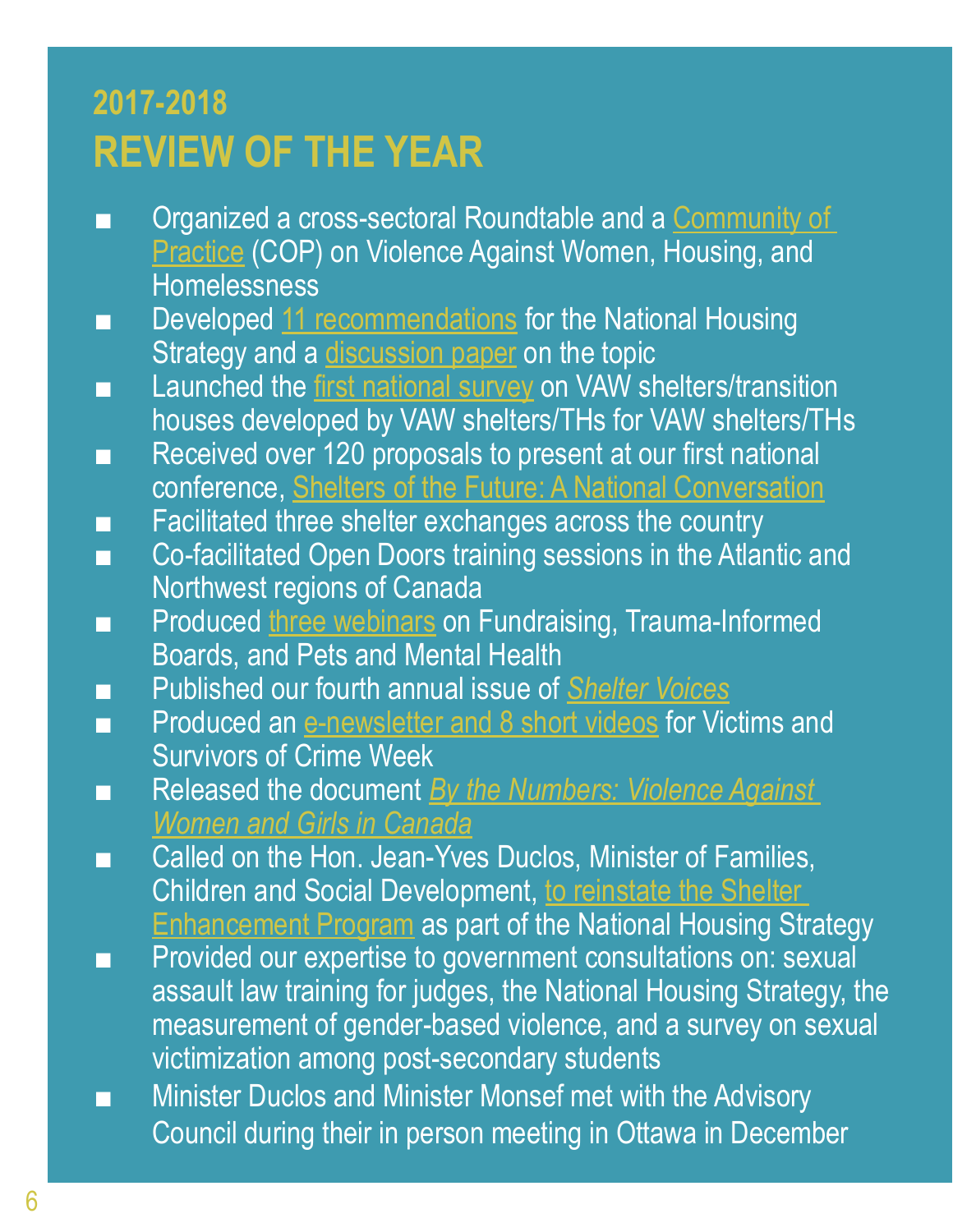- Attended the meeting of the Global Network of Women's Shelters in New York
- Presented on the challenges for rural women's shelters at the Commission on the Status of Women in New York
- Member of Minister Monsef's Advisory Council on Gender Based **[Violence](https://www.swc-cfc.gc.ca/violence/strategy-strategie/council-conseil-en.html)**
- Member of Steering Committee of Pan-Canadian Voice for Women's Housing Symposium
- Met with over 200 shelter directors in Yukon, British Columbia, Saskatchewan, Manitoba, Quebec, New Brunswick, and Newfoundland and Labrador to consult on our national survey and engage in a conversation on shelters of the future
- Participated on the national planning committee of the 16 Days of Activision Against Gender-Based Violence Campaign and on the local planning committee of International Women's Day Ottawa
- 95 shelters were [associate members](https://endvaw.ca/about-cnwsth/our-members/#associate-members) of Women's Shelters Canada
- Continued to build a diverse base of supporters



*Shelter representatives at the COP*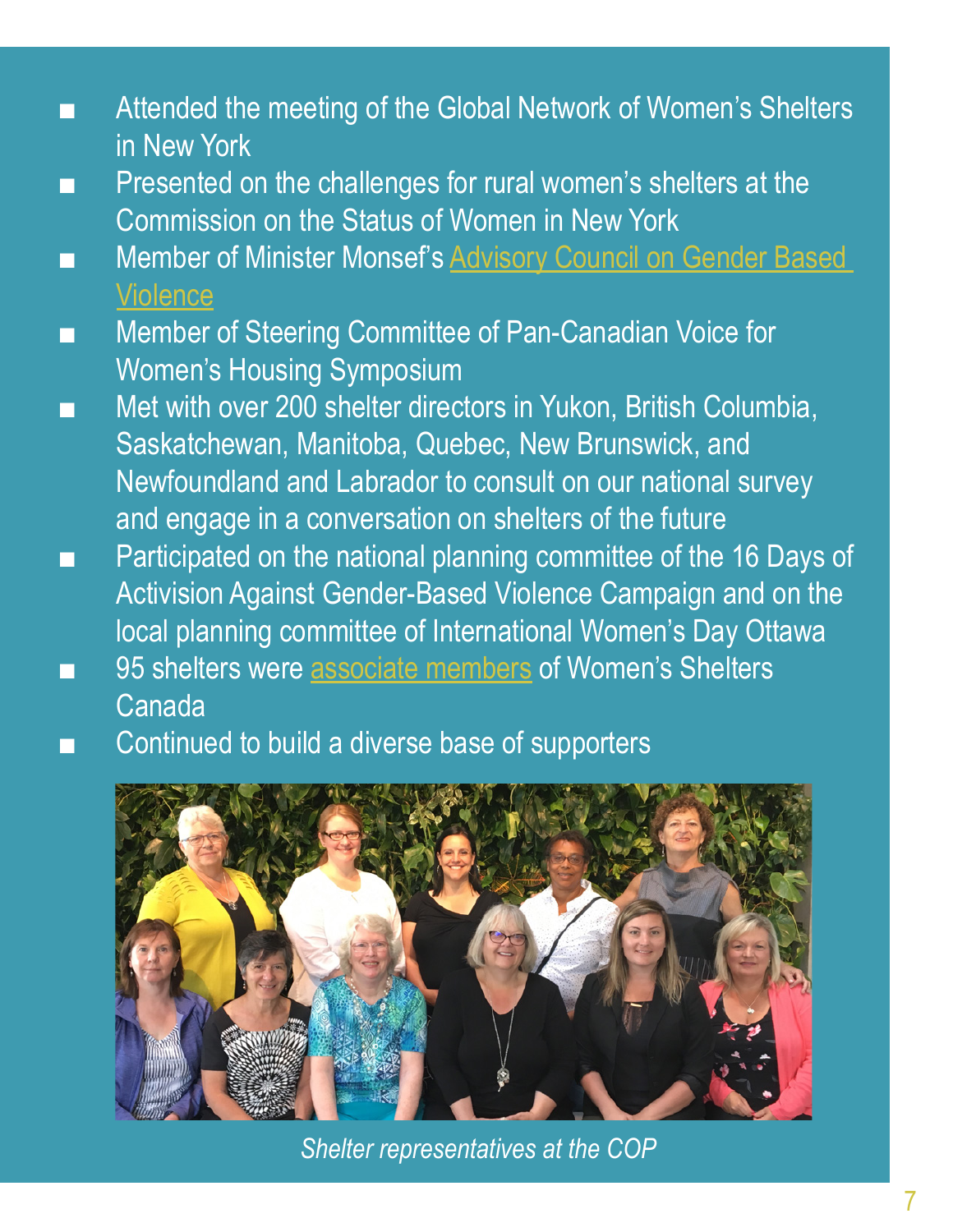## **HOUSING, HOMELESSNESS, & VIOLENCE AGAINST WOMEN**



At Women's Shelters Canada, our long-term objective is to bring about systemic change that will allow for greater and better housing options and outcomes for women fleeing violence.

This year, we developed [11 recommendations](https://endvaw.ca/wp-content/uploads/2017/08/nhs-recommendat_23575361_287715d3e9fc1d8f20a6ee208e9b423f1e164e0b.jpeg) and wrote an open [letter](https://endvaw.ca/wp-content/uploads/2017/08/WSC-Open-Letter-re-NHS.pdf) to inform the National Housing Strategy (NHS), which we hope will lead to comprehensive policies and funding opportunities to better support women fleeing domestic violence.

The recommendations are the result of a [Community of Practice](https://endvaw.ca/housing-community-practice/) and a cross-sectoral roundtable on housing, homelessness, and violence against women organized by WSC in June 2017. The roundtable brought together a diverse group of leaders and experts including representatives from the VAW sector, the social and affordable housing sector, the homelessness sector, the anti-poverty sector, academics, and policy makers.

Women are often not represented in data collected on the homeless and as a result are left out of policy and programming to address homelessness. Additionally, women may not access the same services as homeless men because they fear for their safety in mixed gender shelters; some homeless shelters will not take in women fleeing violence; often homeless shelters do not have the staff or resources to support survivors of domestic violence; and single mothers fleeing violence may be reluctant to seek help from social services and shelters for fear that child welfare authorities may apprehend their children.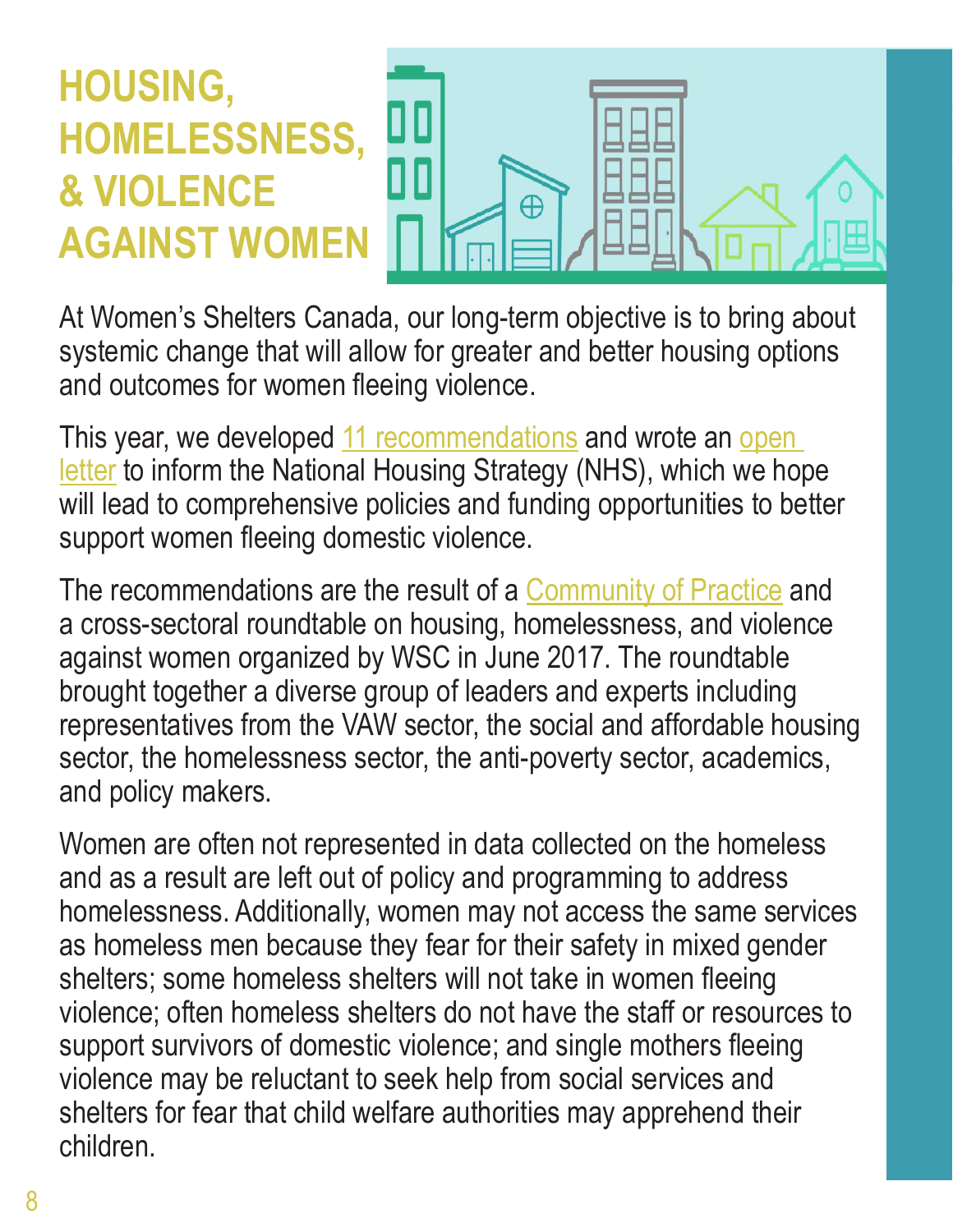### **STRENGTHENING TIES**

In the current #MeToo climate, many men are wondering how to contribute to much-needed change in our society. With Women's Shelters Canada's innovative new initiative, Strengthening Ties, men across the country have a concrete way to help end violence against women.

Until now, private donations to Canada's shelter system have largely come from women. Strengthening Ties gives men the opportunity to change that. It is a specific invitation to men to become part of this initiative through a financial pledge, providing both connection and critical funding to our work to end violence against women. An earlier iteration of this campaign was called "Leading Men"; we re-envisioned the campaign this year to better reflect the sense of men supporting the good work that women are already doing across the country.

The short-term vision for this circle of male allies is to address the gender balance of supporters for women's shelters and transition houses in this country. The long-term vision involves a much loftier goal: to end the need for shelters in Canada, period.

The names of the Founding Donors of the Strengthening Ties campaign can be found on our website: [www.endvaw.ca/](http://www.endvaw.ca/strengtheningties) [strengtheningties](http://www.endvaw.ca/strengtheningties). We thank them for supporting our work to end violence against women in Canada.





**STRENGTHENING TIES** Men Supporting Women's Shelters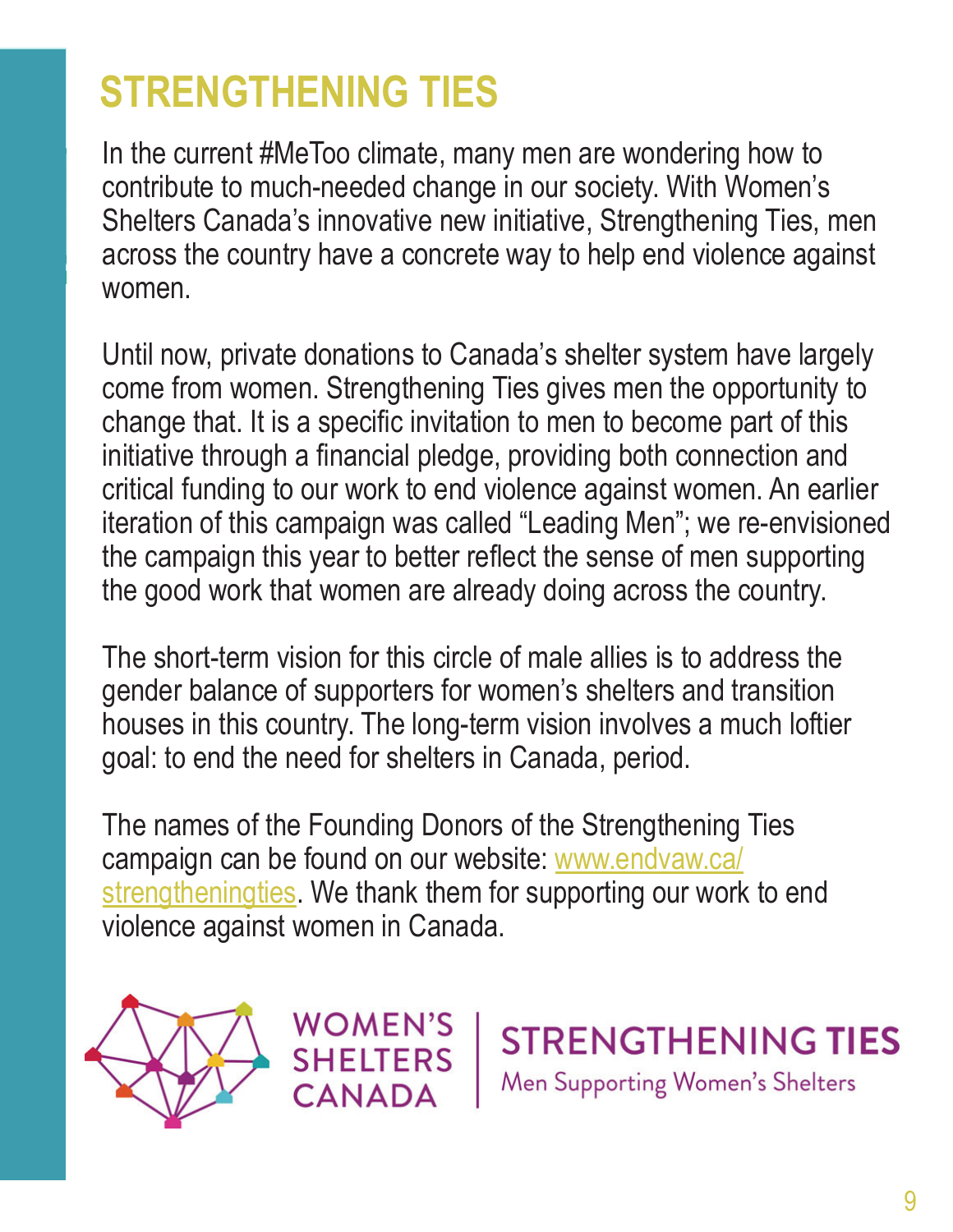#### **NATIONAL SURVEY**

With the help of a grant from Status of Women Canada, Women's Shelters Canada conducted a national survey on women's shelters and transition houses (THs) from June 2017 – March 2018. We received an 80% response rate with over 400 shelters participating across the country. Results will begin to be shared in late 2018.

In our conversations with provincial shelter associations, individual shelters/THs, and through our annual Shelter Voices Survey, we often hear how much shelters are doing with so little. The lack of sustainable and adequate funding has many impacts on shelters, staff, and the women and children who use the services offered. However, before this survey, we did not have sufficient data or numbers to back up these claims – in our work with partners and stakeholders, we often get requests for "the numbers."

This survey will be instrumental in allowing us to quantitatively as well as qualitatively demonstrate the extent of shelter work across the country. With the results, we will publish accessible and easy to share mini reports and infographics, in addition to academic and policy articles/reports. This work will help with public education and awareness, illuminating the extensive and life saving work that shelters do.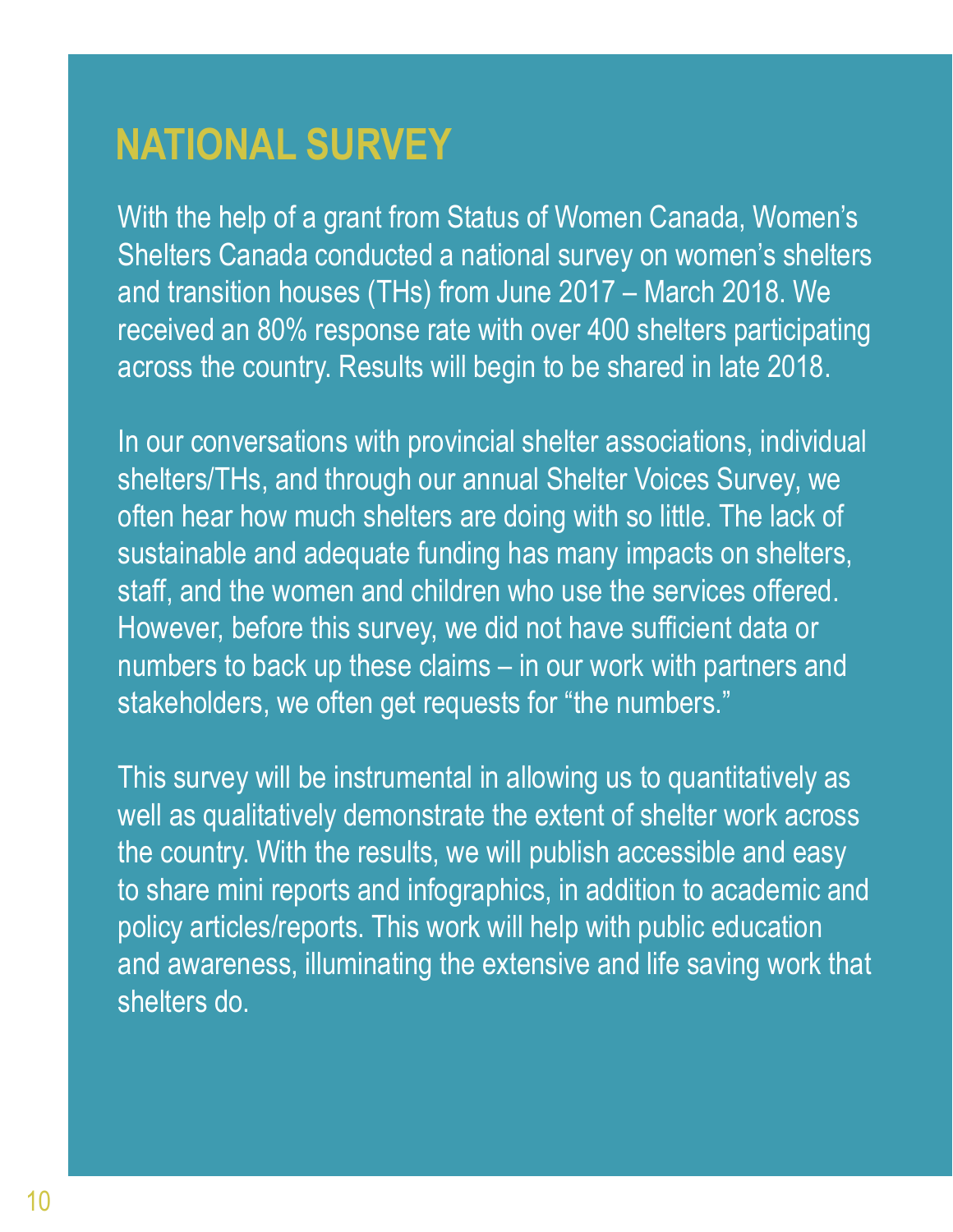#### **SHELTER EXCHANGE PROGRAM**

The Shelter Exchange Program, open to our Associate Members, allows two shelters at a time located in different parts of Canada to experience each other's work cultures in a hands-on way. This "cross pollination" has been a source of new ideas, problemsolving and validation, as well as solidifying new connections across the country.

This year, six shelters were selected for three exchanges:

- Odyssey House in Grande Prairie, AB and Maison Flora Tristan in Montreal, QC are two combined first- and second-stage shelters that learned from each other in November and December 2017
- Camrose Women's Shelter Society in Camrose, AB and Marianne's Place in Guelph, ON are two rural shelters who shared learning about practical tools like intercoms and agency vans in February 2018
- Portage Family Abuse Prevention Centre in Portage La Prairie, MB and Rowan House in High River, AB completed, an exchange in March 2018 and learned about the differences in funding models and protection orders in their provinces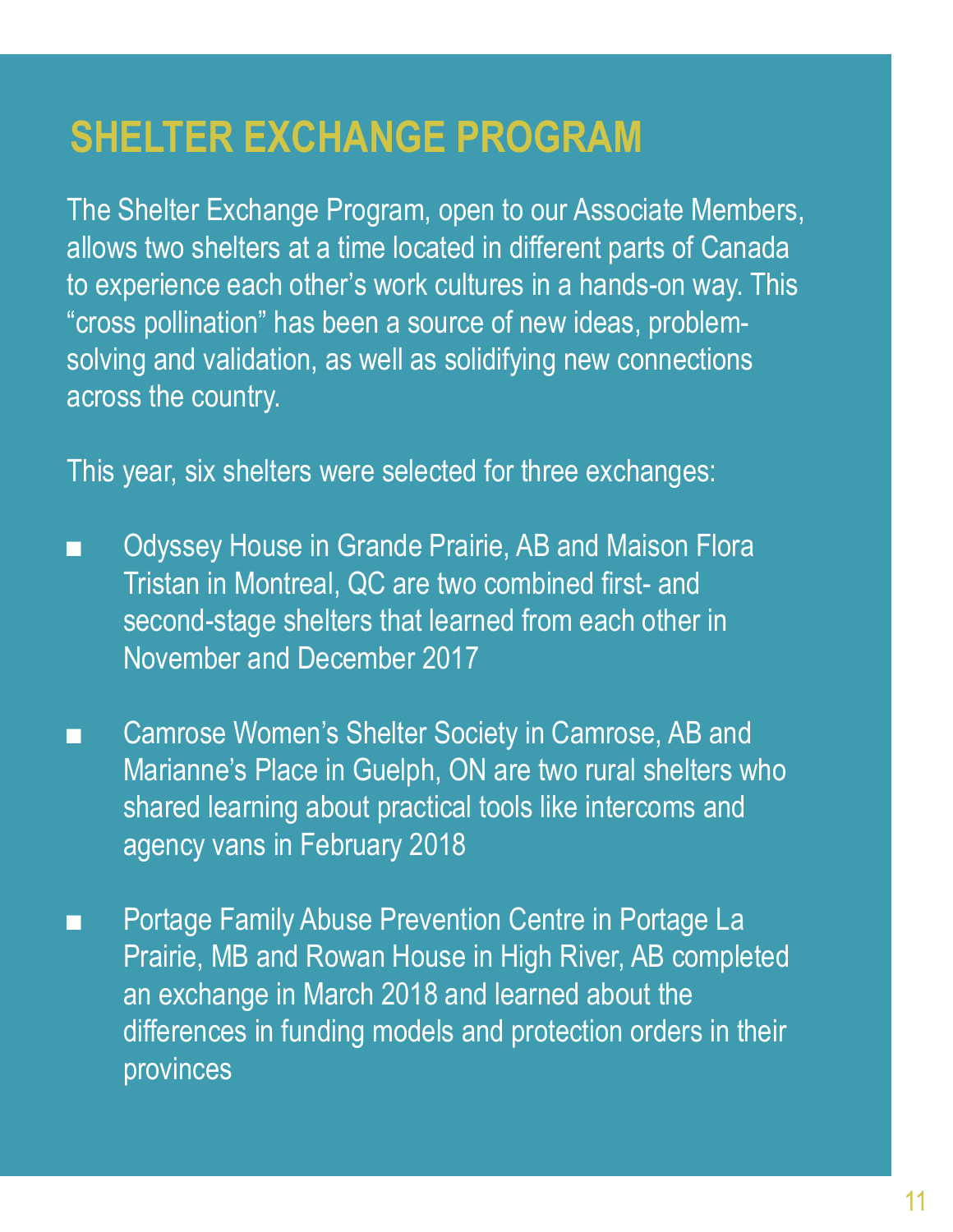### **OPEN DOORS PROJECT**



The [Open Doors Project](http://opendoorsproject.ca/) responds to the needs identified by shelters and transition houses (THs) for training to help them feel better equipped and empowered to be more inclusive and trauma-informed when serving women escaping abuse who also use substances such as alcohol or drugs or have mental health concerns.

Open Doors is a three-year YWCA project, with Women's Shelters Canada playing the role of connecting with shelters, selecting participants, and providing follow-up. Training is delivered by the BC Society of Transition Houses, inspired by their Reducing Barriers project.

The Open Doors Project completed its third and fourth regional workshops this year in the Atlantic and North-Western regions. In April 2017, 8 Atlantic-region shelter/TH representatives and 4 YWCA women's program staff gathered together for training and reflection. In October 2017, a workshop was delivered to shelters from Yukon and Northwest Territories. With local partnership from the YWCA Yellowknife, this was a rich cross-territory experience with 10 participants. In both workshops, participants strategized on practical intersectional feminist approaches to decreasing barriers to shelter services for women, discussed the challenges in their regions such as understaffing and lack of resources, and left with ideas and resources for revising their practices.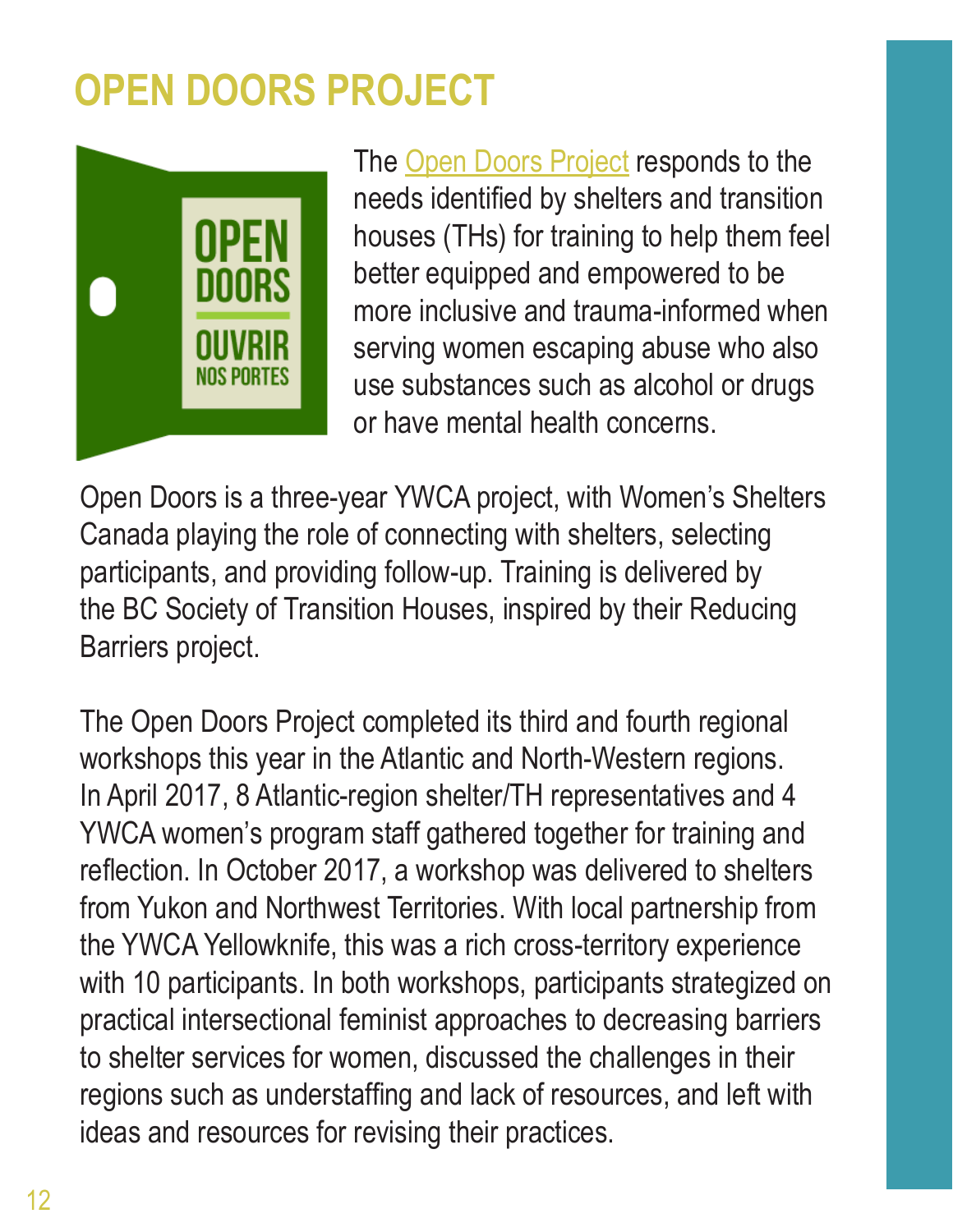#### **SHELTERSAFE.CA FINDING SAFETY 24/7**

Launched in June 2015, [Sheltersafe.ca](https://www.sheltersafe.ca/) is an online tool that provides reliable and accurate information on how you can access help, 24/7, wherever you are in the country. We let women know that it is not their fault, that they are not alone, and that they do not need to stay in a shelter to receive services.

"The most typical experience for victims of domestic violence is isolation. A map indicating hundreds of points of light, of hope, of safety and escape is more than a tool. It is a reminder that you are not alone. It is a reminder that whether you live in a large urban centre or in a remote community, there is domestic violence and that there are resources that can help."

- Shelter Director

Providing safety through reliable and accurate information is made possible in large part due to the continued support of generosity of the Royal LePage Shelter Foundation.

# sheltersafe **HELP IS JUST A CLICK AWAY**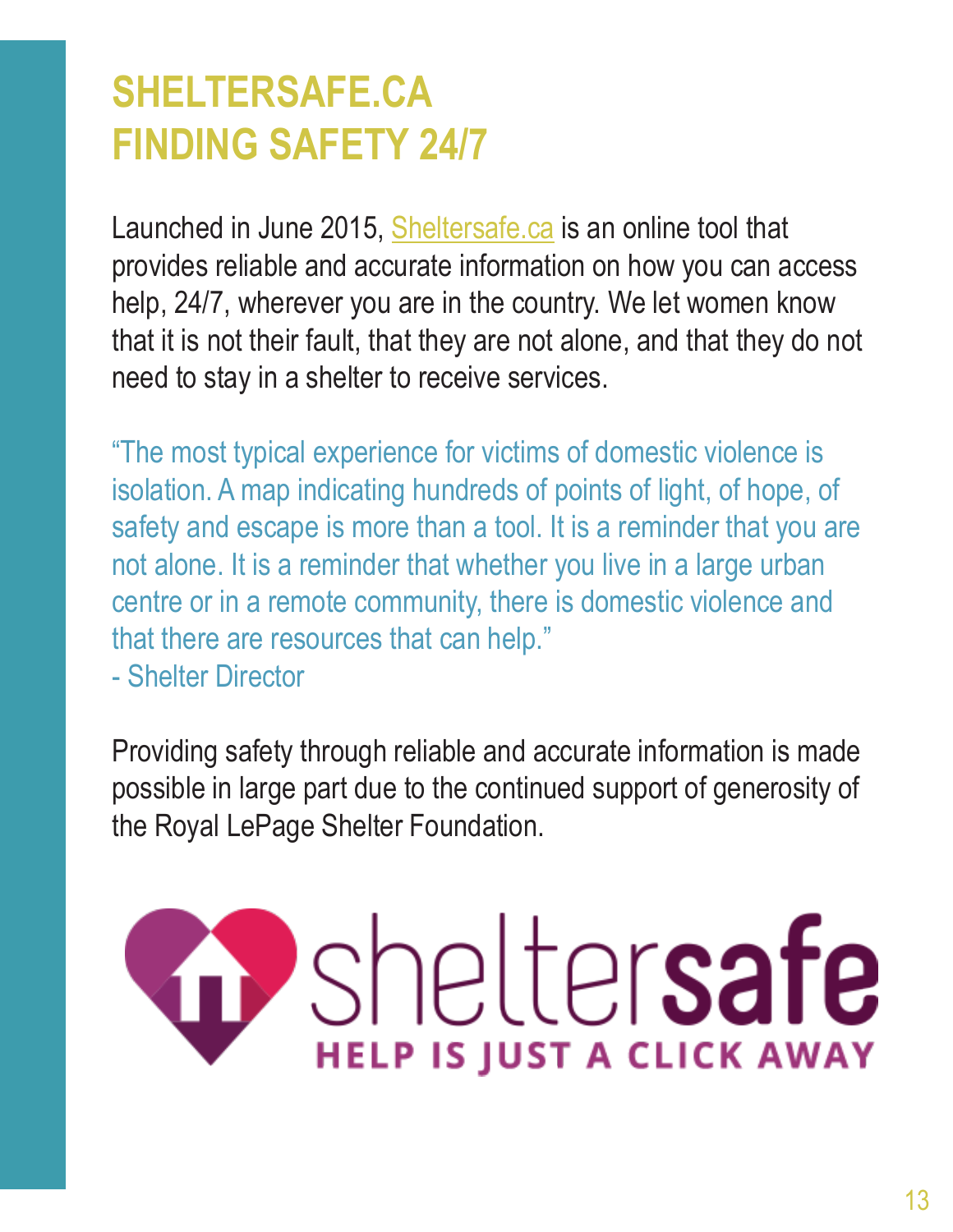#### **WHO WE ARE**

#### **Board of Directors**

Joanne Baker Lyda Fuller Marlene Ham Manon Monastesse Jan Reimer Ellen Ridgeway

**Volunteers** Joanne Banh Melody Perkins

#### **Staff**

Lise Martin Heather Stewart Kaitlin Bardswich Krystle Maki Patricia Hendrick



*Heather, Lise, Kaitlin, and Krystle at our 2017 end of year lunch*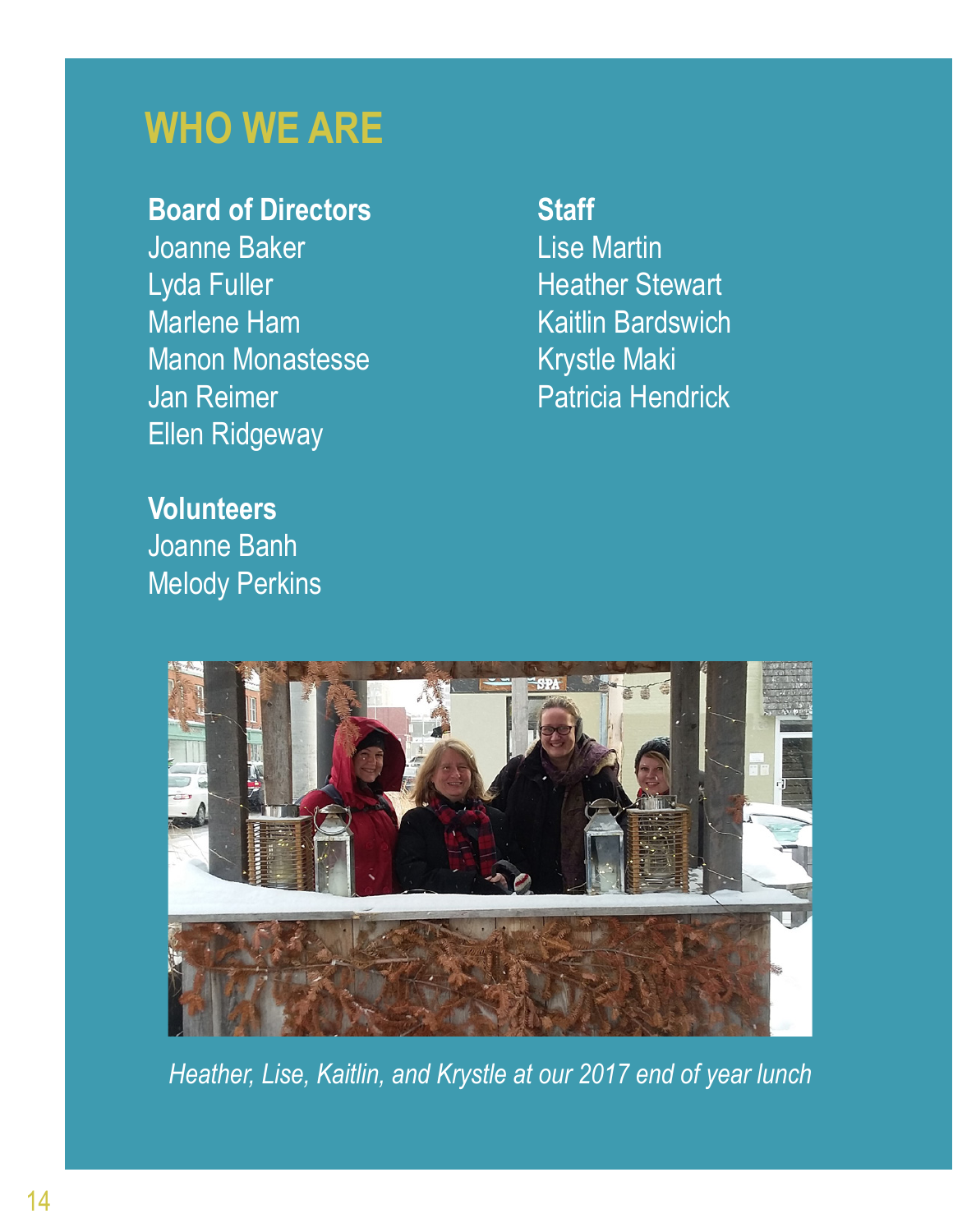#### **DONORS**

Status of Women Canada Justice Canada Royal LePage Shelter Foundation Alex and Ani Campbell Strategies Canadian Federation of Nurses Union Canadian Labour Congress Canadian Union of Public Employees Happy Trails Racing Medical Radiation Sciences Society (MRSS) at the Michener Institute Michel Brisson Inc. National Union of Public and General Employees Ontario English Catholic Teachers Association Public Service Alliance of Canada **Telus** The Tenaquip Foundation Thirty-One Gifts Canada Inc. United Food and Commercial Workers United Way

We would also like to thank the individual donors who have helped us achieve our goals this year.